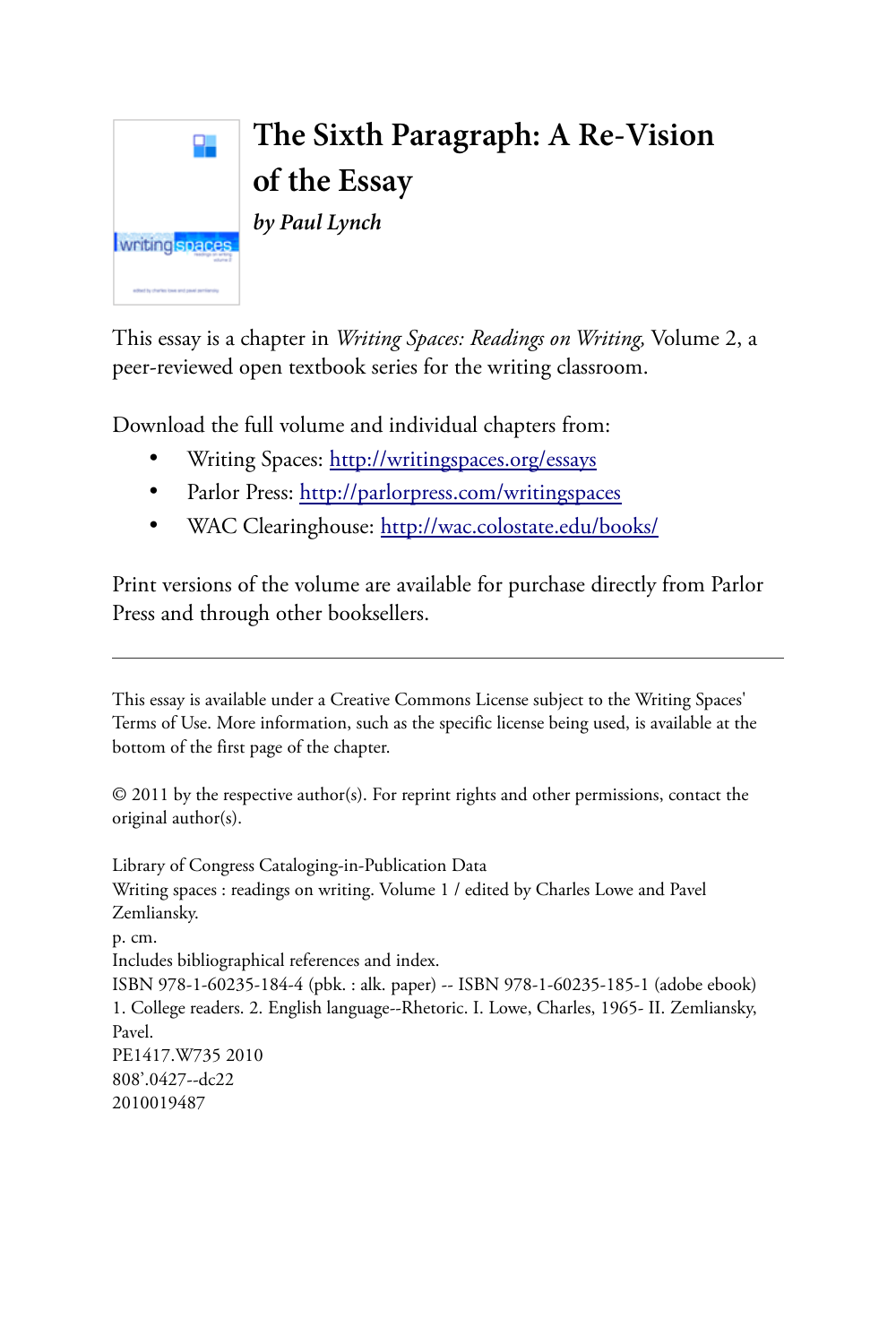# The Sixth Paragraph: A Re-Vision of the Essay

*Paul Lynch*

### **Part the First**

Recently, I taught a class called "Introduction to the Essay."\* It was not a first year writing class, which most students are required to take, but a sophomore elective. For a long time, nobody signed up for the course. I didn't understand why. I was prepared to teach some great stuff: essays about love, sex, mashed potatoes, turtles, getting lost, getting drunk, getting migraine headaches, noise, things people hate, things people love, and deer antlers. (I'll explain this last one later.) When students finally did sign up, it was at the last minute, when all the other required English classes had already filled. Eventually, after I got to know my students and they got to know me, I felt comfortable enough to ask them why they had been reluctant to take the class. "To be honest," one student said, "it was the title. It just didn't sound that interesting." I asked them what they thought they'd be writing in the course. "School essays," they said. "The kind we've been writing all our lives."

Looking back, I'm surprised that I hadn't seen it coming. When I was a middle school teacher, I decided to cover the bare walls of my

<sup>\*</sup> This work is licensed under the Creative Commons Attribution-Noncommercial-ShareAlike 3.0 United States License and is subject to the Writing Spaces' Terms of Use. To view a copy of this license, visit http:// creativecommons.org/licenses/by-nc-sa/3.0/us/ or send a letter to Creative Commons, 171 Second Street, Suite 300, San Francisco, California, 94105, USA. To view the Writing Spaces' Terms of Use, visit http://writingspaces. org/terms-of-use.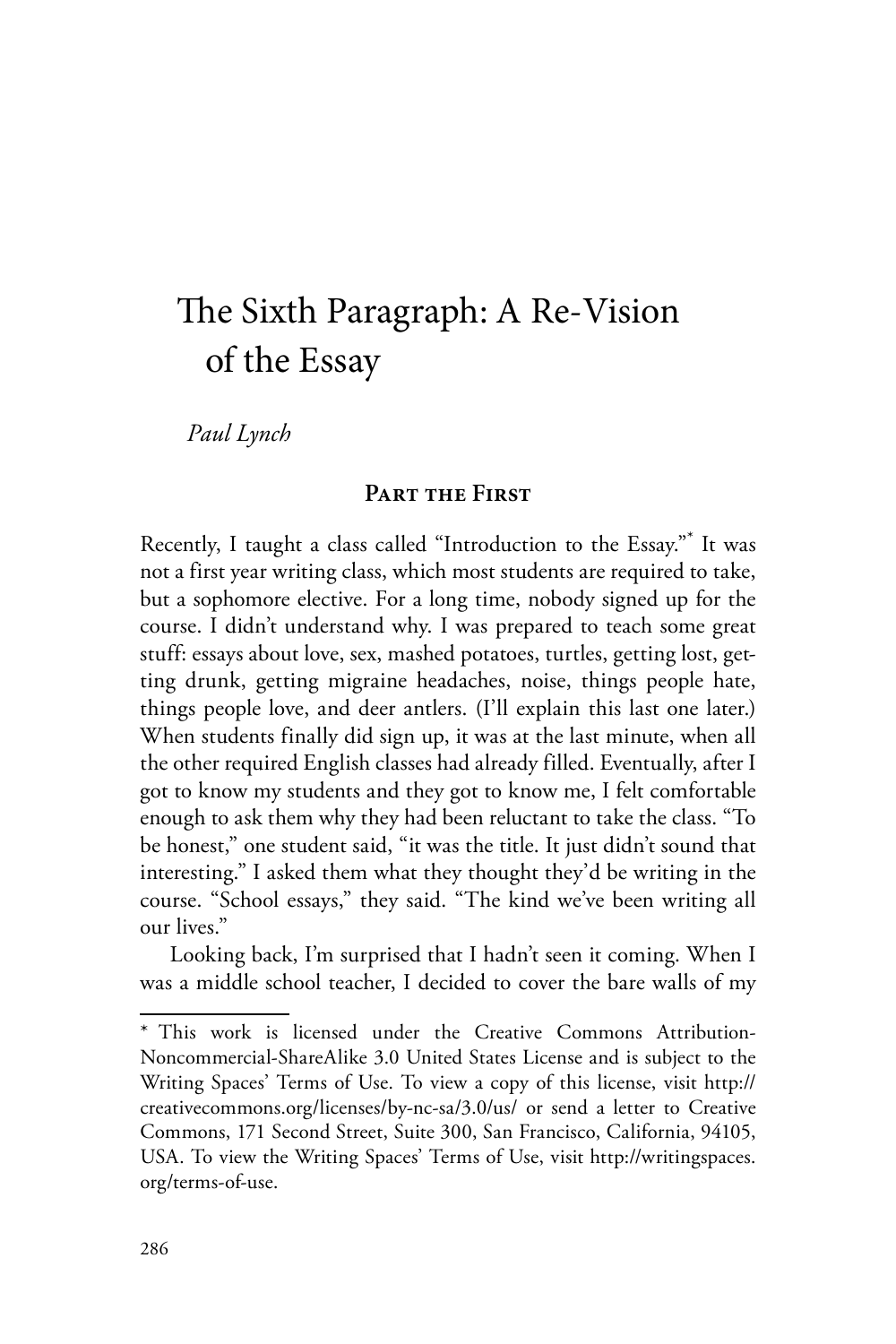classroom with some posters. I went down to the supply closet, and I found one that immediately grabbed my attention: it was called "The Cheeseburger Essay." Maybe I grabbed it because I was hungry. Anyway, the poster pictured a triple-cheeseburger—I must have been really hungry—and each part of the sandwich was stamped with part of an essay. I'll bet that most of my "Intro to the Essay" students could have diagrammed the poster even without seeing it. The top bun was the introduction. The cheese was the thesis. Each of the three patties represented a reason that supported the thesis. And the bottom bun was the conclusion. So let's say I were asking my middle school students to write a "cheeseburger essay" about whether they should get homework every night:

> Students have always gotten a lot of homework. Teachers think it is important because it helps students, but the students do not like it because it is more work. Students should not get homework every night for three reasons. First, they have many extracurricular activities. Second, they should spend time with their families at night. Third, they should rest so they can be ready for school the next day.

> Students have many extracurricular activities. They do sports, music lessons, and art classes . . .

I'm sure you could write the rest of this essay in your sleep. (Perhaps you already have.) You know the rules, just like my students did. When I asked them what an essay was, they said the following. First, it has five paragraphs. Why five? I asked. Because you need one for your introduction, one for each of your three reasons, and one for your conclusion. What goes in the introduction? The thesis and the reasons. What else? Don't use the pronoun "I." Why not? Because you're supposed to be making arguments based on the support, and the support should prove the point. If you use "I," then it sounds like *you're* saying these things. Don't include your personal opinion because your opinion doesn't matter. Essays should speak for themselves. Don't use "you" either, they told me. It's too informal. And don't—I mean, *do not*—use contractions.

Whenever I teach college writing classes, I always ask how many students have been taught the five paragraph form. Almost every hand goes up every time. Why does everyone learn it? One, it's easy to remember. Two, it's easy to perform. If you're writing an SAT or AP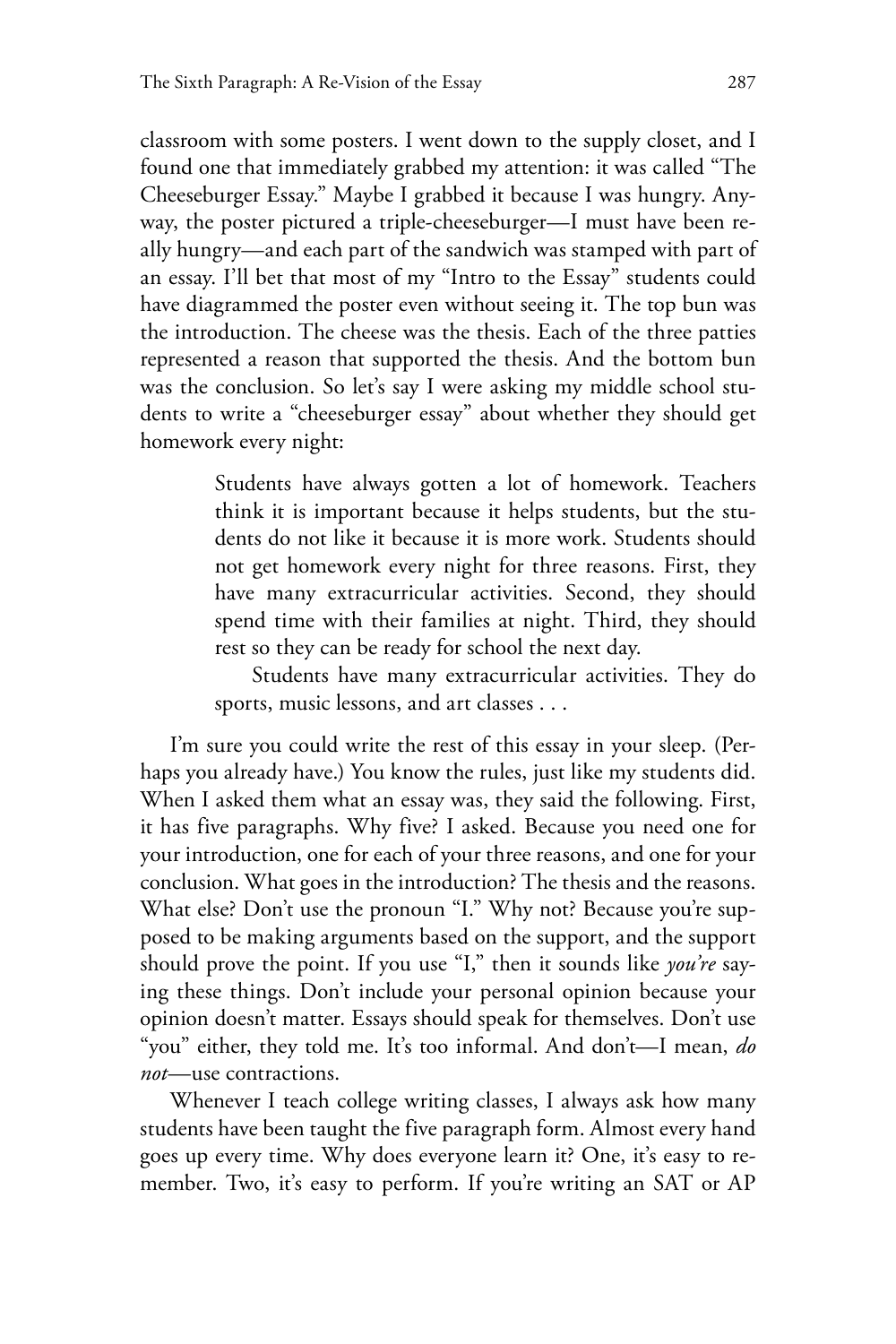exam, the five paragraph essay gives you a blueprint that you can reproduce quickly. To be honest, it's also easy to grade. A teacher can recognize the parts very quickly. Is there an intro? Check. A thesis? Check. Reason #1? Check, and so on. For a high school teacher with 125 students, being able to read and grade quickly is crucial. So there are some good reasons to teach the five paragraph essay. Many of your college writing classes, by the way, will be capped at twenty students; the idea is to make grading papers a little easier and giving feedback a little more worthwhile. Unfortunately, you might also have an adjunct professor who's teaching four or five sections, which means they might have as many students as your high school teachers. They may be inclined to ask for these kinds of formal structures if only so they can keep their heads above water.

In any case, you may have noticed that I've just listed exactly three reasons why the five paragraph essay gets taught: "Students have always been taught the five paragraph essay. Teachers teach it for three reasons. First, it is easy to remember. Second, it's easy to perform. Third, it's easy to grade. . . ." Once again, you can probably see how this very essay on the essay going to shape up. And the bad habit of slipping into the five paragraph structure also reminds me of my bad conscience. I hung that cheeseburger poster in my classroom and taught my students to follow its advice so that they would do well on our state-mandated standardized tests. ("Who is your hero? Give three reasons why.") Such advice isn't terrible, and I don't mean to pick on middle and secondary school teachers, not only because I was a middle and secondary school teacher, but also because the vast majority of my college students have been very well prepared by the time they get to my class. (Notice that I just offered *two* reasons for my opinion, and I used an "I." I even used the passive voice. *What will he do next?!?*) Third of all—damn . . . I *still* cannot get out of the habit of offering three reasons—the good old five paragrapher does feature the basics. Academic writing should make an argument; arguments should have reasons; reasons should be based on evidence. But as you can see, the form tends to straitjacket writing: it fits everyone, but once you're in it, you can't really move.

English teachers often complain that people think of us as the grammar police. (Introduce yourself as an English teacher, and you're sure to hear something like, "Oops, I better watch my grammar.") This gets old, but I suppose we have no one but ourselves to blame.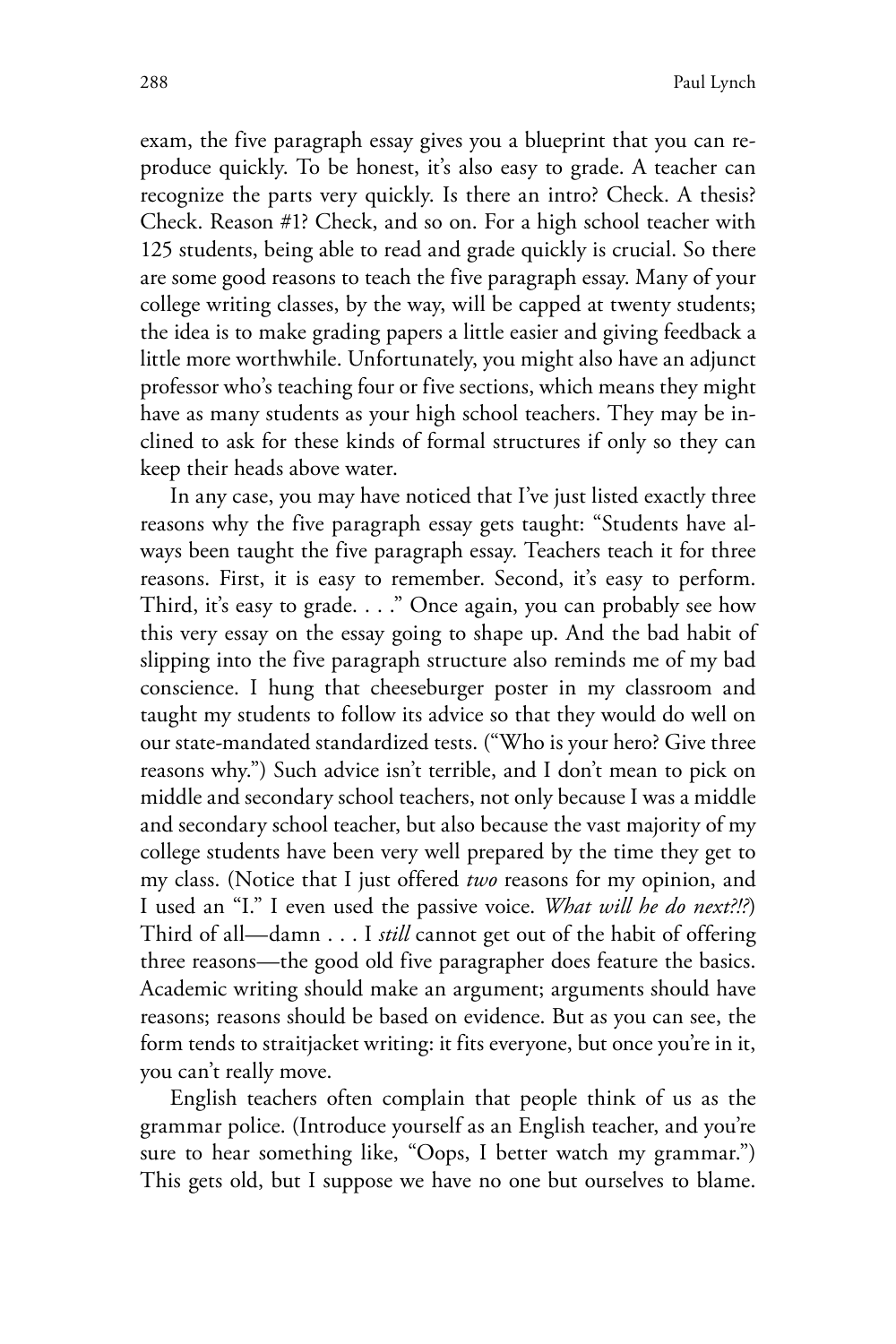We spend a lot of our time marking grammatical errors and writing things like *AWK* (as in awkward), *CLARIFY, SPECIFY,* etc. Again, I feel guilty about this—I've written these kinds of comments more times than I can remember. But they're not very helpful, are they? I might as well scribble *Write better!* in the margins. Kind of like yelling *Kick it!* at a soccer game. A student might ask, "If I knew how to *CLARIFY, SPECIFY,* and avoid *AWK-ing,* then don't you think I would have done it already?" It seems as if we want student writing to be like clean glass: we should see right through it to what you're telling us. The writing should be as clear as crystal, easily understood, with no effort on the reader's part required. The writing should also be brief and concise. No unnecessary words. Sentences should be like assembly lines, with not a move wasted. No hemming or hawing. Our previous five paragraph example exemplifies this plain style: "Students have always gotten a lot of homework. Teachers think it is important because it gives students practice, but students do not like it because it is more work. . . ." Sure, it's clear, brief, and sincere, but it's also really dreary and boring. Would you write or talk like this in any other part of your life? Imagine a five paragraph love letter. It would start like this:

> Since the dawn of time, men have written love-notes to women. I find you attractive and would like to accompany you to the local Cineplex for three reasons. First, we share many of the same interests and hobbies. Second, we like the same kinds of movies. Third, your beauty causes me to perspire excessively.

This is clear and brief, and it's even got three reasons, but it's probably not going to win anyone's heart.

(By the way, that was the sixth paragraph of the present essay. I'm just saying.)

What if you wrote an introduction like this?

Others form Man; I give an account of Man and sketch a picture of a particular one of them who is very badly formed and whom I would truly make very different from what he is if I had to fashion him afresh. But it is done now. The brush-strokes of my portrait do not go awry even though they change and vary. The world is but a perennial see-saw. Everything in it—the land, the mountains of the Caucasus, the pyramids of Egypt—all waver with a common motion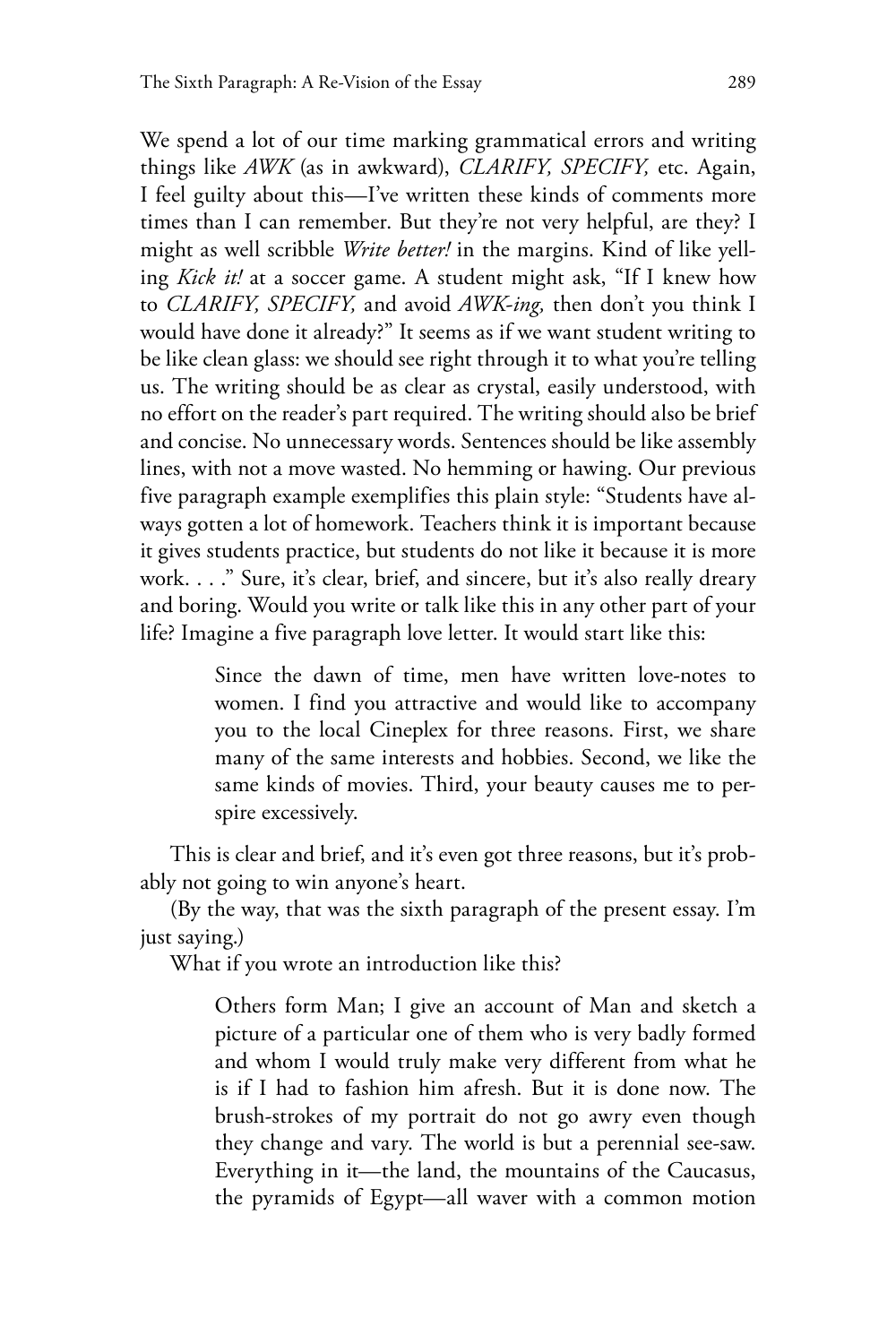and their own. Constancy itself is nothing but a more languid rocking to and fro. I am unable to stabilize my subject: it staggers confusedly along with a natural drunkenness. I grasp it as it is now, at this moment when I am lingering over it. I am not portraying being but becoming: not the passage from one age to another (or, as the folk put it, from one seven-year period to the next) but from day to day, from minute to minute. (Montaigne 907–08)

This introduction goes on for a while longer, but let's pause there for a moment. It's easy enough to say already what's wrong. Lots of "I." In fact, a lot of focus on the author himself. Thus, these sorts of pieces are often called "personal essays." But even though this is a personal essay, one focusing on the author, the author is still not sure exactly what he's writing about. He is "unable to stabilize his subject." He is painting his very own portrait, but he's not even sure how to do that: his brushstrokes "change and vary," and his picture "staggers confusedly . . . with a natural drunkenness." This is hardly an efficient way to write. Indeed, the author is promising to wander haphazardly, even drunkenly. Not only is the author writing entirely about himself, he is also suggesting that his self changes constantly. He doesn't worry about contradicting himself, another no-no for the school essay. There is no thesis statement of any kind. How could he offer a thesis if his subject is himself and he's not even sure what that means? He's simply going to record "varied and changing occurrences." If he could find something more solid in himself, he would. He can't give the final word, only the word of the moment.

Ironically enough, the paragraph I've just quoted was written by the author who is traditionally considered the inventor of the essay— Michel de Montaigne.

Montaigne was a sixteenth-century Frenchman who, upon his retirement, began writing short prose pieces in which he explored his thoughts and feelings on whatever subject occurred to him. He called them his *essais,* which comes from the French word for "try" or "attempt." It is, of course, the root of our word "essay." Originally, then, essay meant something like an experiment or an exploration. Montaigne's titles include "On Idleness," "On Liars," "On a Monstrous Child," "On Sadness," "On Sleep," "On Drunkenness," and so on. Often his main focus was himself. "Reader," he writes in his introduction to the *Essays,* "I myself am the subject of my book" (1). He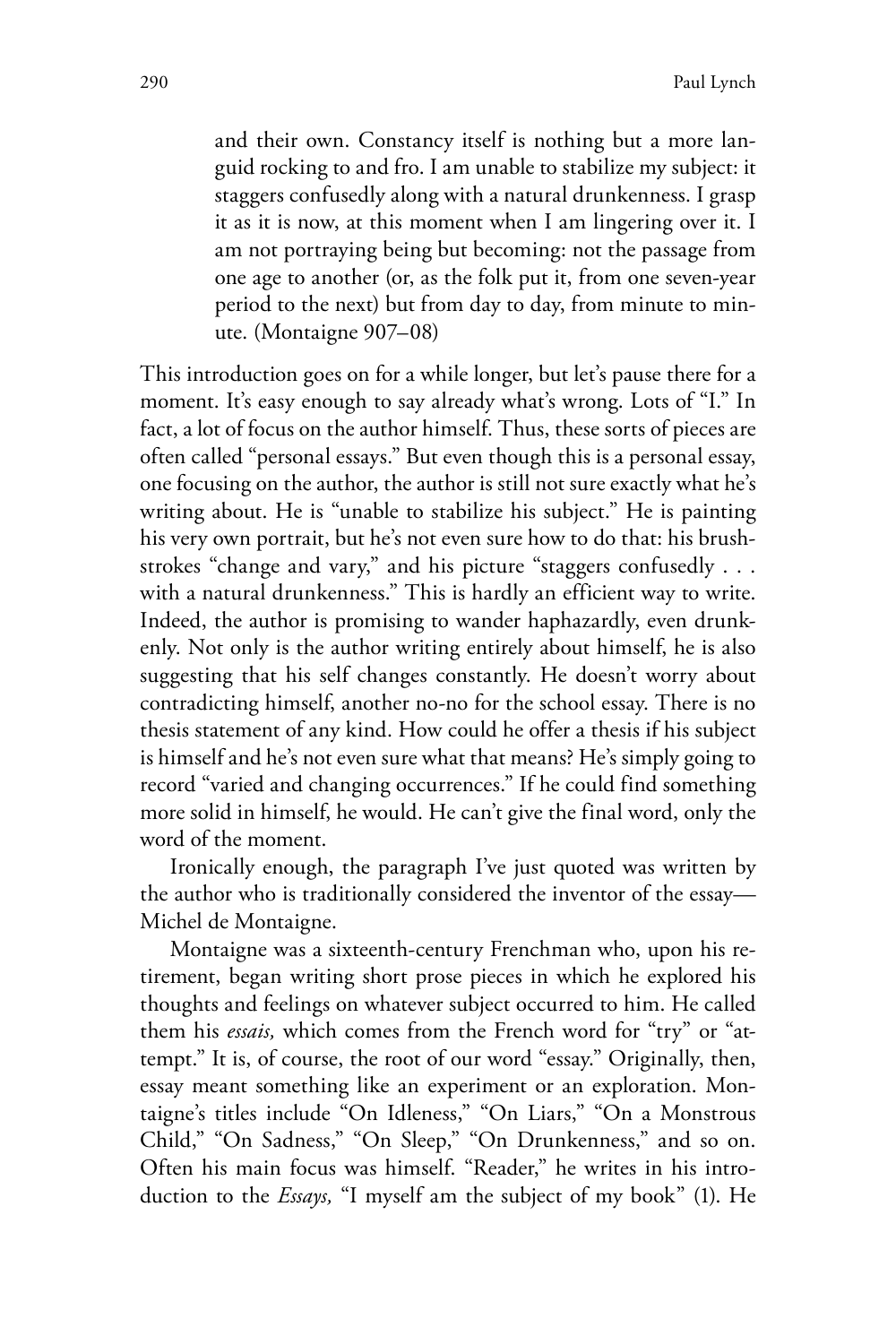called them *essais* because he knew that he was simply testing out ideas. Later essayists would think of essays like going for walks, walks where the destination doesn't really matter. Virginia Woolf, a great novelist and essayist, wrote, "We should start without any fixed idea where we are going to spend the night, or when we propose to come back; the journey is everything" (65). In school essays, the destination is usually what matters. Personal essays, however, begin without a destination in mind. Basically, essayists like Montaigne and Woolf tried to understand the subjects that caught their interest by understanding their own thoughts and feelings about them. Today, we call this "writing to learn." It's the kind of writing in which the writer tries to figure out what she thinks *while* she's writing rather than doing so *before* she writes.

I hope the irony is becoming clear. I've just given examples from the inventor of the essay and one of its greatest twentieth-century practitioners. Yet, I'm not sure that most of their writing would have received passing grades in a standard first year writing class. Had they been graded in the usual first year writing class, the margins would have been filled with comments like *Focus!* and *Stick to the point!* Their written thought experiments didn't have traditional thesis statements that are supported with evidence. And in Montaigne's case, he was never finished with them. He revised and republished his essays twice, and his wife published a final version after his death. These new versions of his essays not only added new entries, but they also included revisions of his old entries. For Montaigne, it was perfectly natural to go back and change pieces that had already been published. Five centuries before computers and word processing, Montaigne was always rewriting.

Why did Montaigne write in this way? He had an unusual education, learning to read and write in Latin before he did so in his native French. He had read a lifetime's worth of classical literature when he was still very young. But this learning did not always console him. "I would like to suggest," he wrote, "that our minds are swamped by too much study and by too much matter" (151). With minds stuffed with knowledge, Montaigne argued, students did not learn to think for themselves. "We know how to say, 'This is what Cicero said'; 'This is morality for Plato'; 'These are the *ipissima verba* of Aristotle.' But what have *we* got to say? What judgments do *we* make? What are *we*  doing? A parrot could talk as well as we do" (154). Montaigne also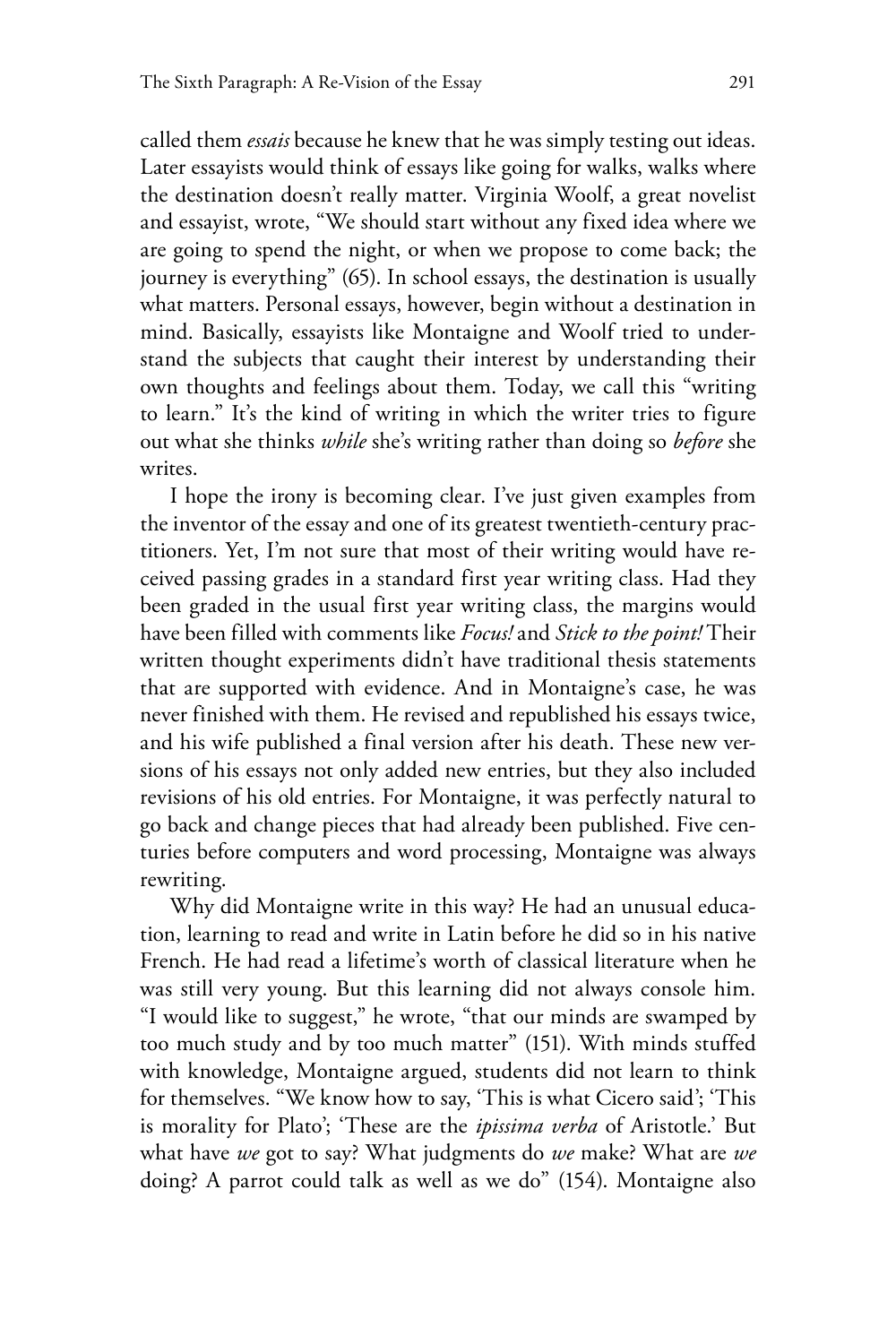complained that the teachers of his day "keep us for four or five years learning to understand words and stitch them into sentences; as many more, to mold them into a great body, extending into four or five parts" (189). Sound familiar? As a student, Montaigne had learned the formal structures of classical rhetoricians, who also had their version of the five paragraph essay, and Montaigne came to hate it. Tired of having his head crammed with other people's words, and tired of the strict formalism he had been taught, Montaigne sought a way to write that was informal, skeptical, and unsure.

Montaigne wasn't the only person who wrote what we might call "essays." He may have coined the term in the sixteenth century, but even centuries before, people were writing short nonfiction pieces about their experiences and thoughts. In thirteenth-century Japan, for example, Kenko wrote *Essays in Idleness.* The original Japanese title reads, "With Nothing Better to Do" (29). "What a strange, demented feeling it gives me," he wrote, "when I realize I have spent whole days before this inkstone, with nothing better to do, jotting down at random whatever nonsensical thoughts have entered my head" (30). Kenko wrote about a wide range of topics, including sexual desire, longing for the past, board games, and parades. One of his shorter pieces makes the strange claim that one "should never put the new antlers of a deer to your nose and smell them. They have little insects that crawl into the nose and devour the brain" (36). I don't know whether this is true, but it shows that even before the term "essay" existed, some writers chose to "essay" about whatever floated into their minds.

In fact, essayists often write about small and minor things like mashed potatoes and ketchup, sidewalk chalk, going for walks, turtles, and even chasing after a hat that's blowing away in the wind. Other essayists take on more serious problems like alcoholism, migraine headaches, hunger, and other forms of suffering. Perhaps the only similarity that these essays share is that they recount the authors' own attempts to understand their experiences. In these essays, the writers don't start with their conclusion; they think through what's happening on the page. And while these essays have an organization, they are not organized in the usual thesis-plus-support system. The difference, according to Rutgers English professor Kurt Spellmeyer, is between writing that is "a means of achieving understanding" and writing that is a "demonstration of understanding" (270). The first is the kind of writing that Montaigne did: writing to achieve understanding, to try to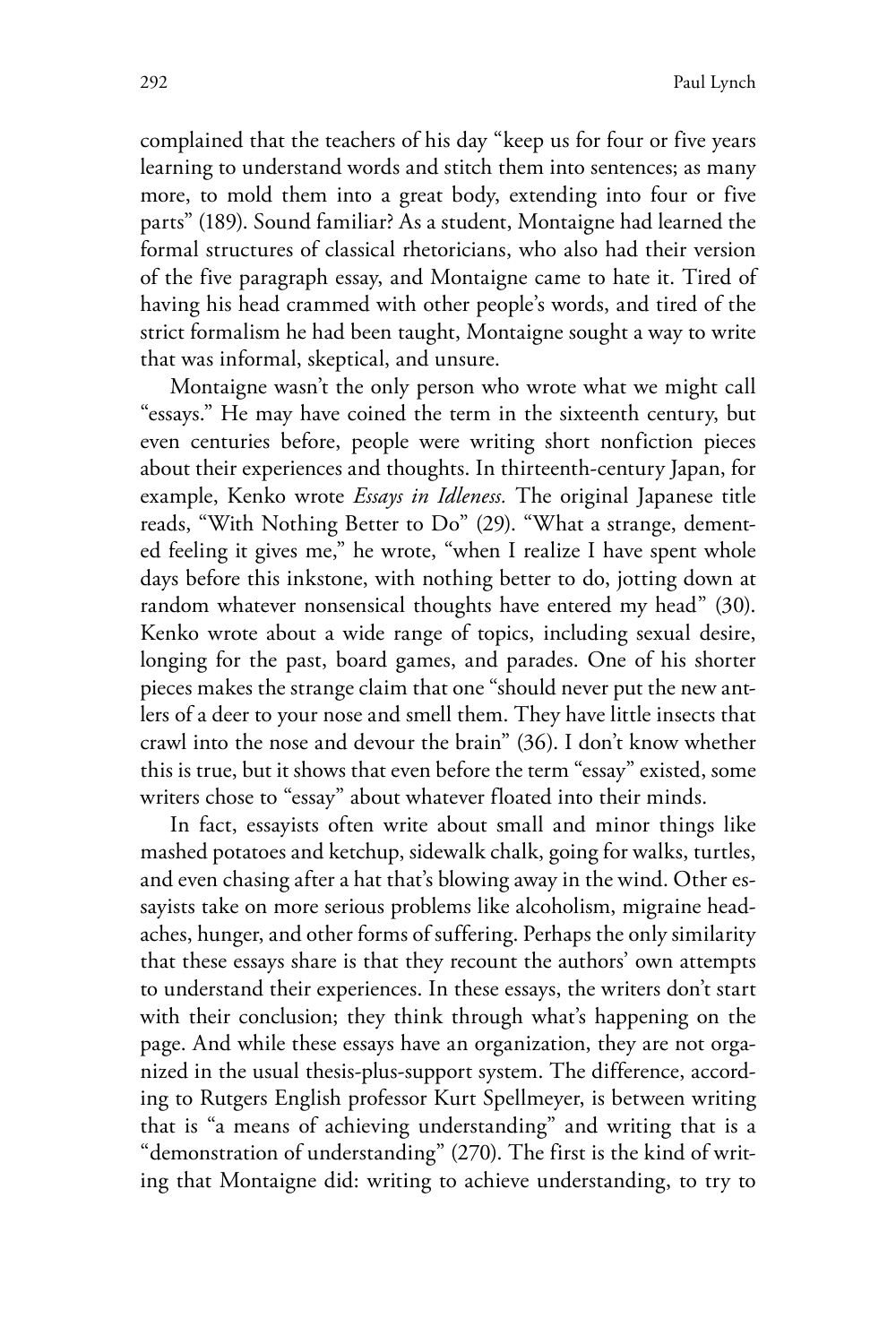figure out what he thought about what he read and saw and lived. The second is the kind of writing we've usually favored in school: writing to demonstrate understanding, to prove that you've learned the material or found the right answer to whatever question we asked you. William Covino, a professor of English at Fresno State in California, puts it this way: one kind of writing asks for "knowledge-as-information" and another asks for "knowledge-as-exploration" (54). School has usually sought the former; Montaigne and other essayists write the latter. Covino calls it "the art of wondering." And as Virginia Tech professor Paul Heilker points out, the word *essay* itself is "less a noun than a verb" (180). Again, the original word in French *was* a verb; Montaigne was naming more of an action than a thing.

At this point, you may be wondering how the school essay strayed so far from Montaigne's version. There are many reasons, but the simplest may be that "essay" is such a loose, baggy term that it eventually was used to describe almost any short nonfiction work (as opposed to novels or short stories, usually classified as fiction). Teachers just got in the habit of calling their assignments "essays," whether they were asking for research papers, book reports, critical reviews, or arguments. Now, perhaps unfortunately, "essays" refers to forms that Montaigne would not recognize (and conversely, Montaigne's works might not be recognizable as essays). We schoolmasters have tended to favor "demonstration of understanding" and "knowledge-as-information," so our notion of the essay has tended to ask students to show knowledge that they already have rather than asking them to discover knowledge that they don't have. We want students to prove, not wonder.

I can't help it, either. Look what I'm doing in this essay so far. It may not be five paragraphs long, but it's basically demonstrating information and proving what I know. Perhaps I needed to do that just to show that the word "essay" usually has referred to a much looser, wider, even wilder form of writing. But now enough of my point-making. We've walked the straight and narrow path of demonstration. Perhaps it's time to explore a little bit. Perhaps it's time to essay.

## **Part the Second**

If you've been teaching long enough, the schoolmaster habits can be hard to break. My initial intention for my "Intro to the Essay" class was to do the usual thing: analyze Montaigne-like essays and ask stu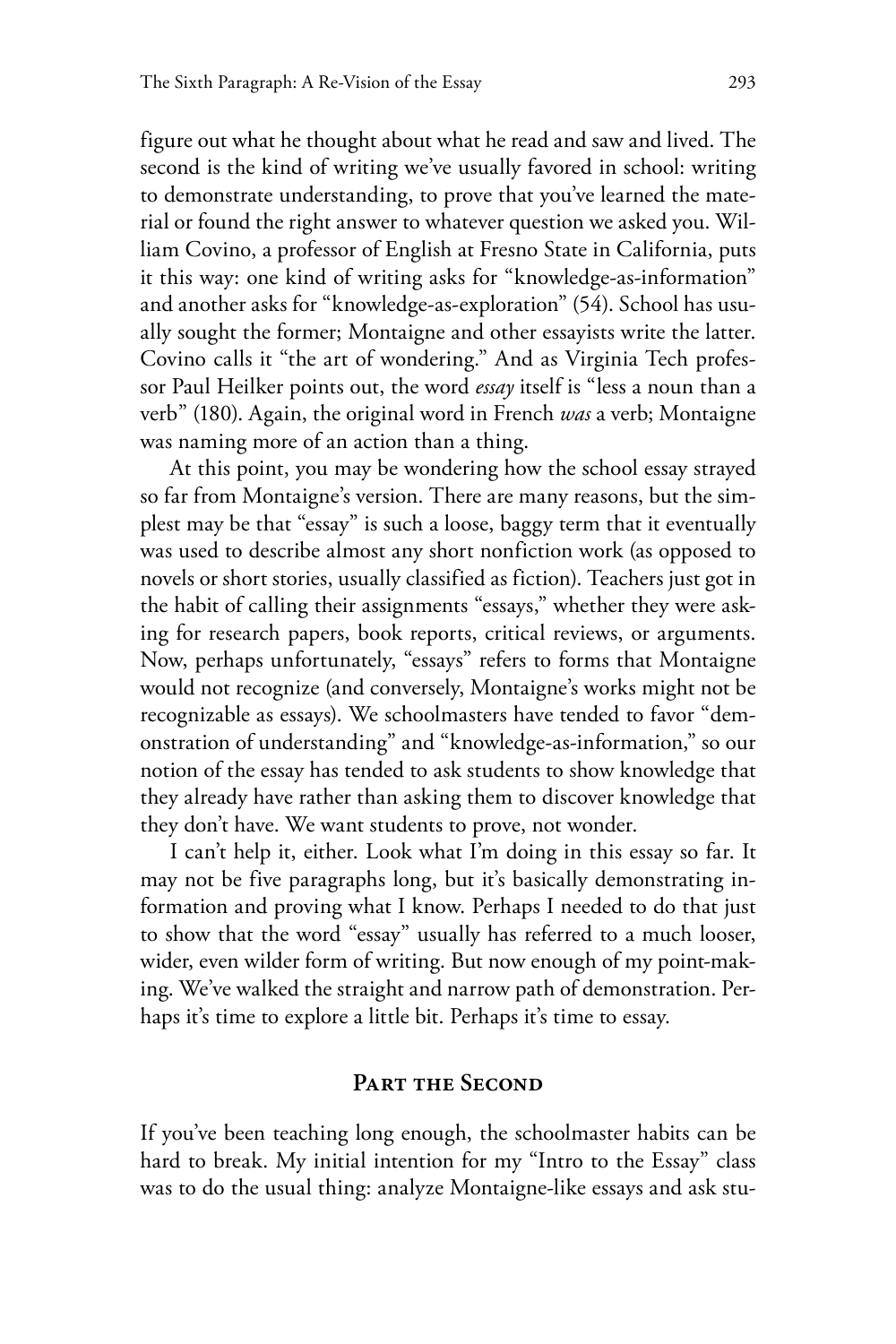dents to write pieces showing that they had understood the methods of analysis that I was trying to teach them. In other words, I was about to ask my students to write five paragraph essays about Montaigne essays. Sort of like teaching someone how to play the guitar out of a book (and without a guitar). You learn something, I guess, but you won't be able to make much music.

I could see very quickly that my students were not enthralled with my plans. So I asked them what they wanted to write, and they jumped at the chance to do something different, to imitate the personal essay rather than analyze it. "We already know how to write school essays," they said. I asked them whether they'd feel gypped. "This course," I said, "is supposed to teach you something useful. You know, how to analyze a text, how to use evidence. I'm afraid that what you're proposing won't be much help to you in your other classes." They assured me that they didn't care. "We've been writing theses for all of our other classes," they said. "It would be fun to do something different." So to relieve my boredom and theirs, we junked my plans to write more formal academic pieces. We decided to write the kind of essays we were reading: about love, sex, food, animals, getting lost, getting drunk, getting headaches, things people hate, things people love, or if my students chose—deer antlers. (No one did finally choose to write about deer antlers or any other sort of antler, but they could have if they'd wanted to.)

It was a little strange at first, asking my students to write . . . well, whatever the hell they wanted. But that's what I had to do, at least if I were going to follow Montaigne's instincts. In fact, giving my students absolute free range was more than strange; it was downright frightening. For me, at least. If you're a teacher and you're not . . . you know . . . *teaching,* then just what do you think you are doing? What happens when you have no idea what to expect?

It turns out that you can expect some really good, original writing, writing that made me forget to pick up my red pen. Take this opening, from my student Owen:

> I often have a strange feeling that there is some other place that I ought to be, and I do not know quite where it is. I am plagued with a vague suspicion that there is somewhere full of fascinating situations and events that were always meant to collide with my life and are waiting for me to stumble upon them but are slipping away into a void of hypotheticals while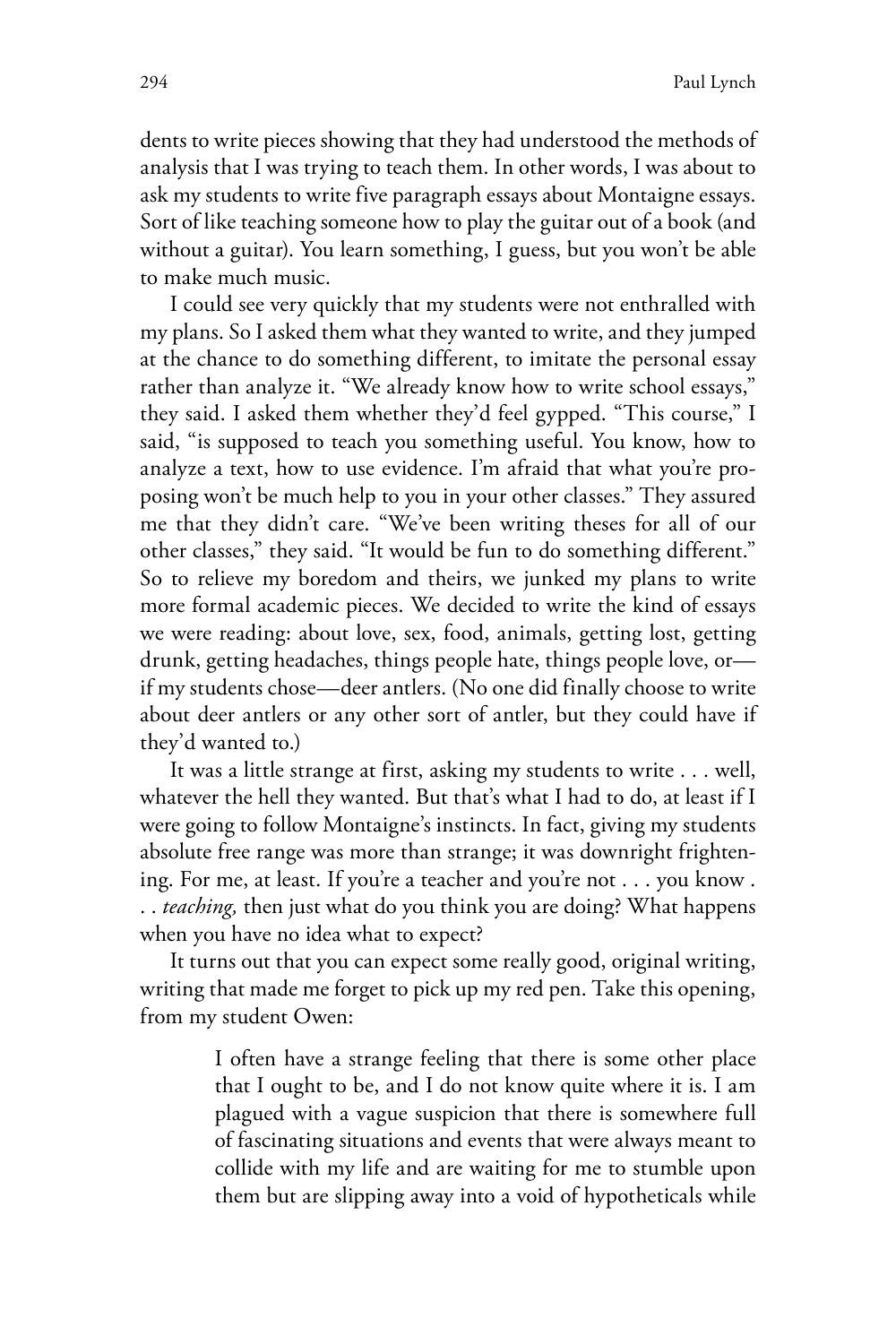I am miles or feet away doing nothing of any importance or relevance to myself or anyone else. Thus my life slides away in the most ordinary and horrible way possible.

Now *that's* an opening paragraph. Soon after I began reading Owen's essay, I forgot that I was supposed to be "correcting" it. I was reading it as though it were written by a peer rather than a student. I was reading it because I wanted to read it. Rereading it now, I'm struck by its perfect Montaignian (that's a made-up adjective, but a good made-up adjective can be impressive) quality. It makes the same "mistakes" that Montaigne's essays make: it's all about the author—notice how often that he uses "I"—and it focuses on the author's thoughts and experiences. It invites an identification between the reader and the writer. I have felt this feeling, and perhaps you have, too. The writer speaks as a companion, rather than as an expert.

The piece got better. Like Montaigne, Owen is a bit skeptical about the benefits of formal education. School, he writes, "must convince the student that boredom is an unavoidable and essential component of life. If this were not accepted the 'real world' would fall apart." These sentences made me glad that I had abandoned my original plan for the course. Meanwhile, Owen's essay winds up to one of the best lines I read all semester: "When I tell people I am an English major I am usually asked if I want to be a teacher. The idea is absolutely absurd to me. How many inmates do you think apply for jobs as prison guards after being released?" I say this is one of the best lines I read, but reading it also made me uncomfortable since I had both been an English major and become an English teacher. But it made me think, and it made me wonder how often I have bored my students because I am guarding in the same way I was guarded. I like to think that my teaching "frees" students—from prejudice and ignorance. After Owen's essay, though, I wondered whether I was freeing students or imprisoning them. That's what the best essays do: they make you wonder.

Now, let's say he were writing this for a first year class that asked for a research paper. Though our notion of the research paper is pretty different from what Montaigne wrote, you will be asked to write formal research papers, and you may be wondering what the personal essay has to do with the research paper. Fair enough question. The answer begins with observing that Owen isn't just navel-gazing. He's asking a serious question about whether education teaches us to tolerate boredom. In *Dumbing Us Down* (2005), for example*,* John Taylor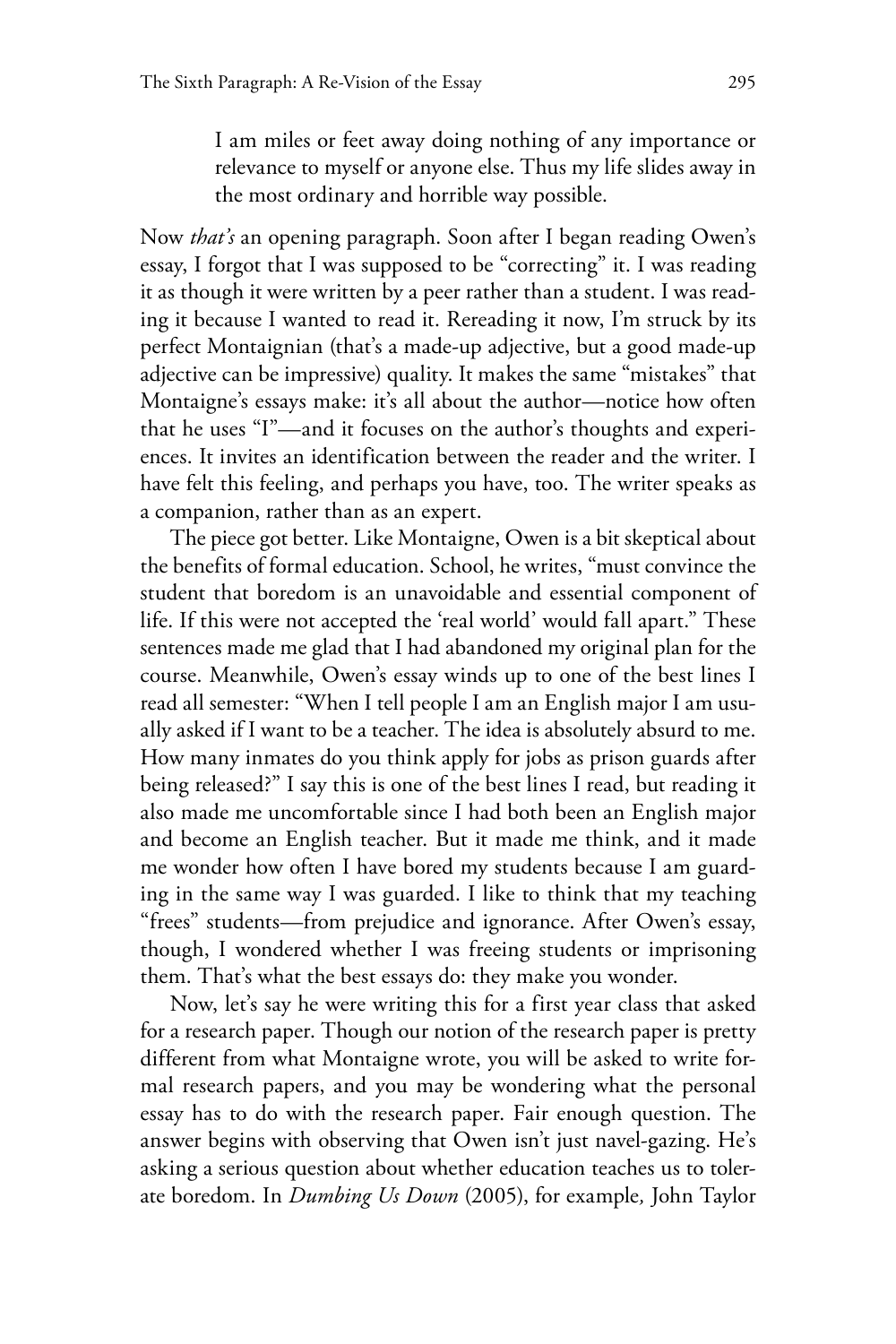Gatto, former New York City Teacher of the Year and proponent of alternative schooling, has made a career about asking the very same question. Owen's wondering has led him to a question that also interests nationally-recognized educators, a question that one could do some research on and write about, a question that might be more interesting than whether you're for or against abortion, or gun control, or capital punishment.

Like Owen, Kathy begins with an experience to which her readers, including me, could easily relate: insomnia. (In fact, I'm drafting this essay at 1:14 a.m., so I can really relate to insomnia.)

> It is really a shame when one is not able to sleep. At least for me, it leaves me with nothing else to do but wrestle with my thoughts. I try to count sheep, hypnotize myself, concentrate on my breathing, and clear my head. All of these are techniques people have told me to try. None of them have worked for me so far. The problem lies in the fact that when I cannot sleep, I focus so much on trying to sleep, that it is nearly impossible.

The essayist here sounds like a peer or a friend rather than an expert or a professional. What's more, she takes a mundane experience and tries to turn it into something more serious, and thus she finds a subject that might interest her more than the standard research topics that demand us to be "for" something or "against" something. How many college students experience insomnia? Does it get worse as the semester goes on? How does it affect their grades? If you've ever found yourself wide awake in your dorm room all night, perhaps you've wondered about the answers to these questions. Writing about them in this essayistic, wondering/wandering way, you might be more likely to stumble across questions that really interest you.

Looking out her dorm window, Kathy sees our university's church, which leads her to recall attending services there. Though she planned on sleeping in most Sundays, now that she is away from home, a friend persuades her to go. And though she wakes up early only reluctantly, she does not regret going:

> The stained glass windows and architecture were amazing. I would continuously look up, for no other reason than to admire the way the golden arches on the off-white ceiling came together. The lights, pillars, candles, tabernacle, statues, es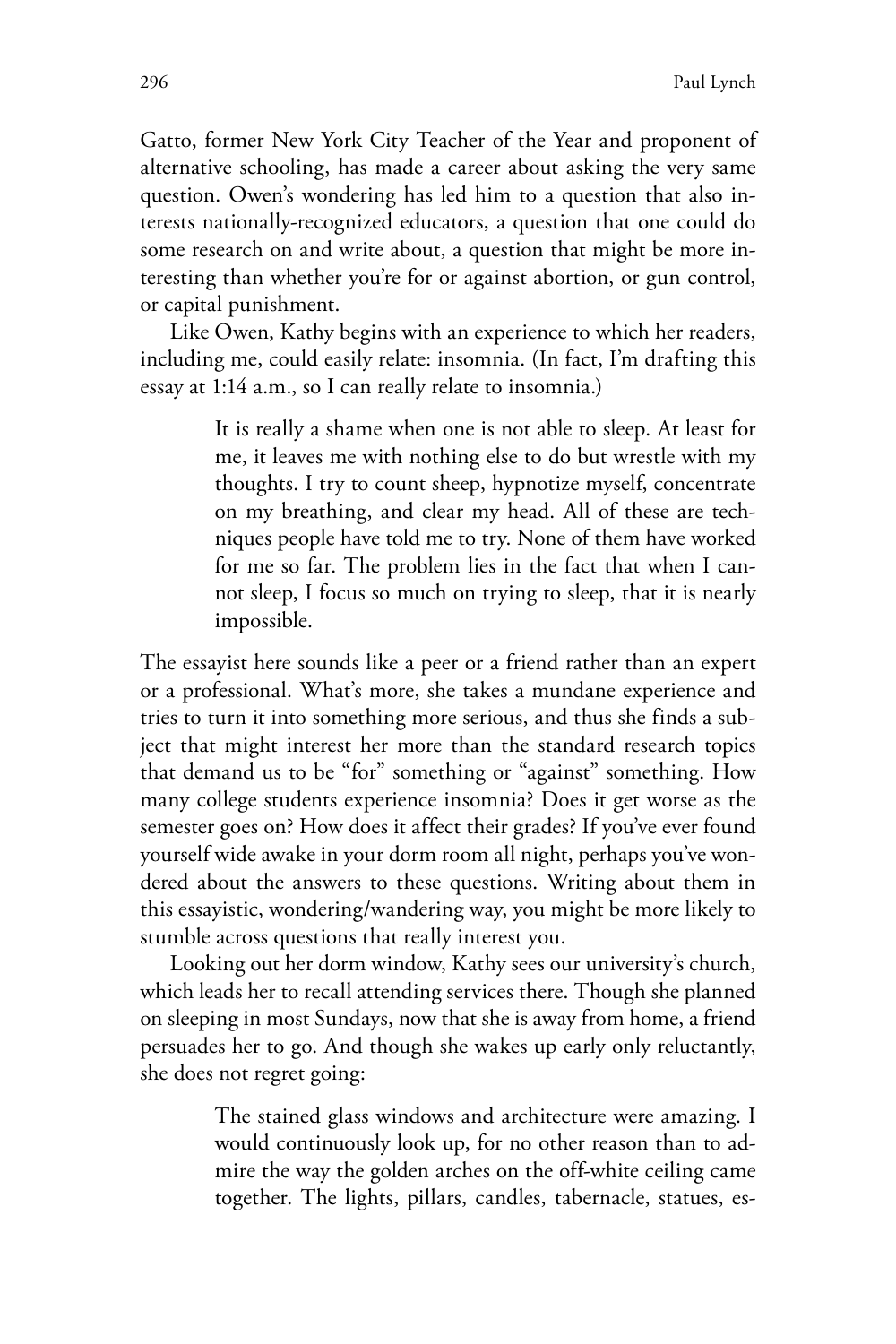sentially everything in the cathedral, demanded my attention. I was captivated by the beauty that surrounded me, and nothing could break my trance of sheer fascination.

Isn't that a lovely passage? Lovelier still is the way she begins the next paragraph: "Back to reality, I am not in that gorgeous church anymore. Instead, I am stuck in this utterly boring dorm room." The contrast is wonderful. If the strength of the first image weren't enough, Kathy sharpens our perspective by bringing us into her dorm room, which she doesn't need to describe. You can picture it: cinderblock walls painted flat white. It pales in comparison. But she tries to reconcile herself to her room. "After all," she writes, "this is the only space in this city I have." I don't know if I would have gotten such strong writing if I had given Kathy a formal assignment.

Jon decided to imitate Sei Shonagon, one of the great Japanese essayists, who wrote in the tenth century, long before Montaigne came up with the word *essai.* Sei Shonagon liked to keep lists of her likes and dislikes, and my class read one of those essays, titled "Hateful Things." Though she wrote one thousand years ago, her dislikes can seem very familiar: "A man who has nothing in particular to recommend him but who speaks in an affected tone and poses as being elegant" (27). Or, "Sometimes a person who is utterly devoid of charm will try to create a good impression by using very elegant language; yet he only succeeds in being ridiculous" (26). (In college, you may run into people who use very elegant language but succeed only in being ridiculous.)

Jon kept his own list. "Since I am not in the greatest mood right now," he writes, "I thought it appropriate to base this essay on Sei Shonagon's 'Hateful Things.' I would just like to apologize in advance for anyone I may inadvertently offend with the subsequent items." Already, I was primed simply to read this essay. How are you going to "correct" what someone hates? Besides, I wanted to see how much, if anything, Jon and I had in common. "The squirrels outside my window in the parking lot playing a friendly game of cat and mouse. The freedom they have upsets me. While I sit in my room studying in order to make something of my life, they run around without a care in the world. Sometimes I wish I were as free as these squirrels, being able to do whatever the hell I want whenever the hell I want." This is a very common move in a personal essay: to take a mundane moment—for example, watching squirrels play—and then to ask larger questions about one's purpose in life. Something else Jon hates: "Having a ri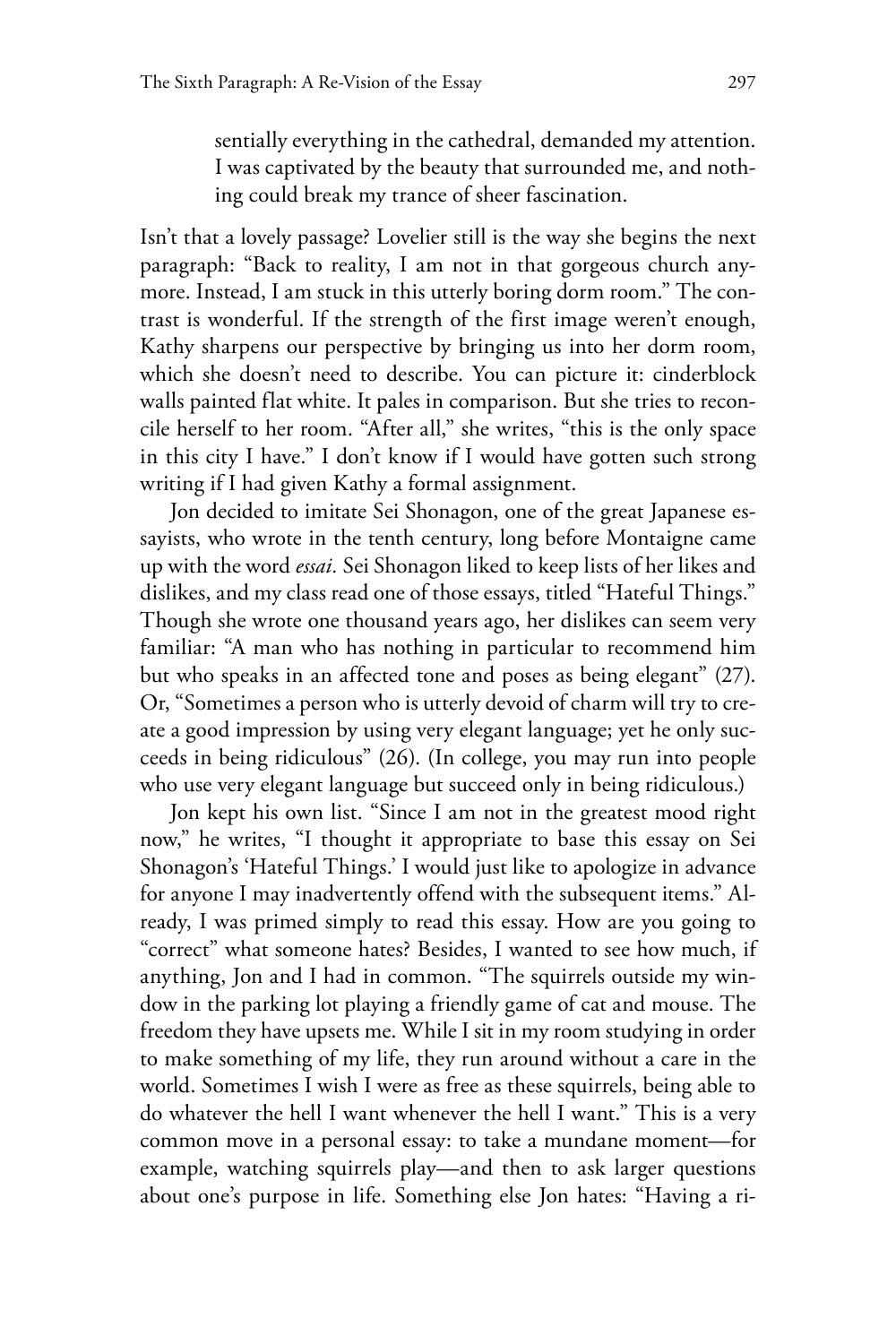diculous amount of work to do on Mardi Gras weekend. Where is the celebration in that? I believe there is a conspiracy among teachers to make as much work as possible due the week after what is known to be a busy weekend among college students." (Again, a question that might be worth exploring. Does homework increase near holiday and party weekends? How would you find out?) He continues, "I mean, I had big plans for this weekend, especially Saturday, I was going to get up early, go 'eat breakfast' at a friend's apartment, then go 'watch' the parade, come back and 'sleep' for a couple of hours, and go back to my friend's apartment to 'play some board games.'" This passage is interesting for a couple of reasons. First, it sounds like the author is writing his thoughts as they come to him. That gives the essay a lively tone. Second, the passage requires so much interpretation. As you can probably guess, Mardi Gras is not exactly the most wholesome event in the world, so the author's scare quotes make me wonder what he means exactly. I have a hard time believing that they're just going to be playing board games. I don't know for sure, but that's what makes it interesting.

Like Jon, Samantha followed a time-honored essay tradition, writing about the art of walking. We read Henry David Thoreau's essay on walking, and though Samantha didn't like it very much, she used as it inspiration for her own work:

> The reason I dislike Thoreau so much is because he consistently drifts far, very far, away from his intended idea. Then, when you try to figure out how he got to a certain point, it just confuses you more. He begins the piece by talking about the art of walking and by the end, he has wandered miles from the beginning idea and never returns to tie up loose ends. Is the reason I feel the need for the author to return because I simply have been trained that way? Throughout my life, I have been saddled with expectations that are supposed to teach me responsibility, obedience, control, and fluidity of thoughts. Eventually, I became accustomed to thinking everyone expected those of me and in turn I expect it from them.

What I like about this passage is the level of criticism. Sam isn't just saying she hates Thoreau's essay; she is also questioning why she has come to the conclusions that she has. She's wondering about her own interpretive principle. That makes this moment very Montaingian: it's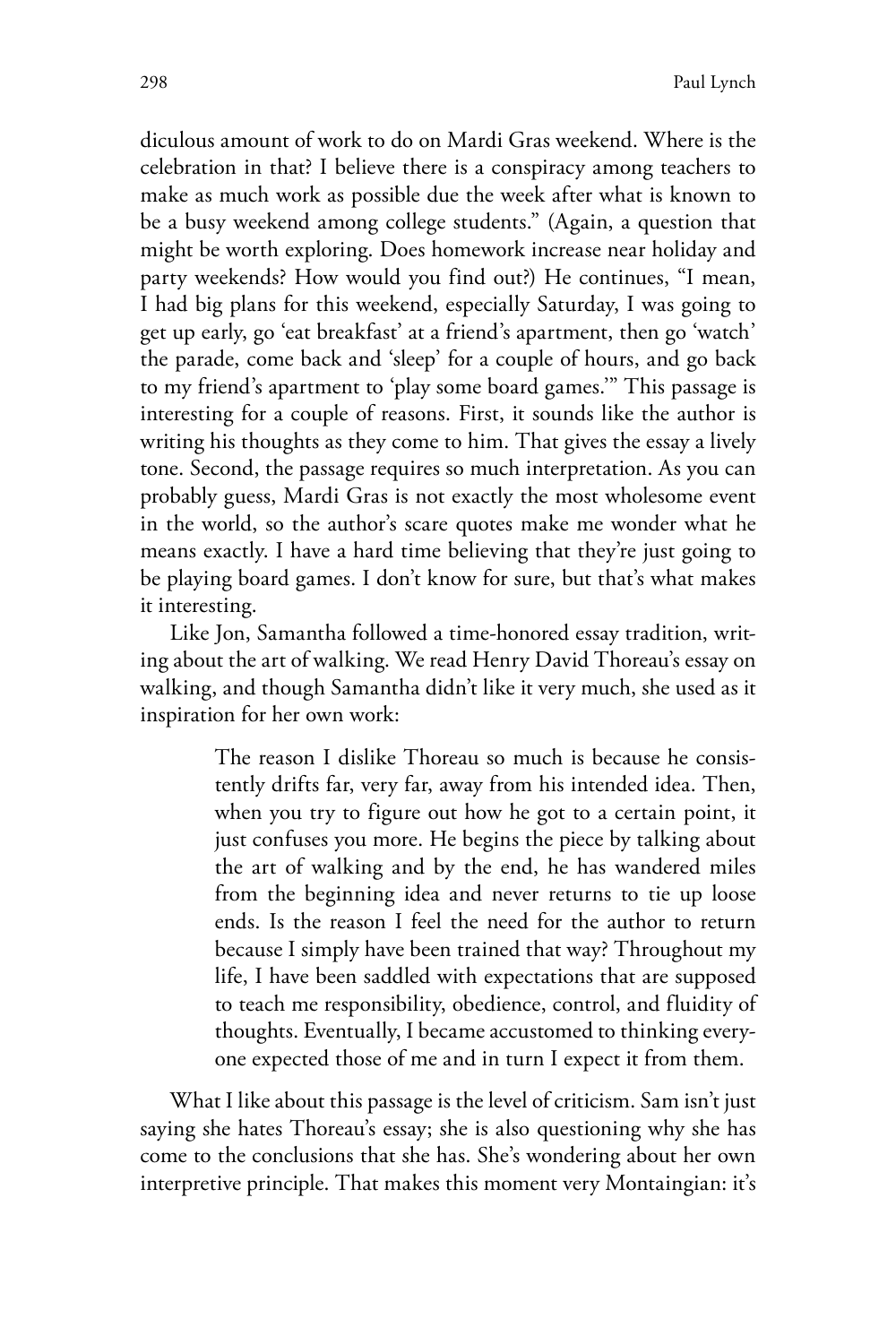not just the critique of another author but the critique and the personal reflection about that critique. Sam comes to wonder whether she reads because of how she's been trained, and that's a short step from wondering whether there are different ways of reading (and writing). These are questions that have troubled English professors for a long time. Is there a "right" way to read? Or do we just think that the way we happen to read is the "right" way? This is a serious question. Perhaps you've had the experience of being told that the books you like aren't literature, or that your interpretation of a poem isn't correct. Well, that all depends on what you mean by "literature" and "correct." There's a huge argument about this between scholars, but the truth is we usually don't share it in the classroom. It's sort of like the way parents try not to fight in front of the children. This condescension is obviously foolish: Samantha, who's not an English major, has found her way to a fundamental question simply by following her thoughts. Again, essays are more about exploring what's possible rather than demonstrating what's already known. (If it's already known, why demonstrate it?)

Speaking of exploring, I actually asked students to go for a walk one day, so they could practice wandering around aimlessly. This experience was strange for them, as it was for me. (I stayed behind to watch their stuff, and I can just imagine what someone who happened to look in might have thought. Were they all abducted by aliens?) Samantha wasn't quite sure what to do either. "When the class was told we were going for a walk," she writes, "I was expecting a kind of group walk around campus or, at least, some kind of structure. Never did I expect to just leave class and walk on my own. I was lost, and I believe, by the puzzled looks on the faces around me, the class was, too. The first thing that came to mind was *whom should I walk with so I don't look like a loser walking alone?*" This question suggests the same thing about school that Montaigne noticed and Sam has already noticed. School can so train you to think in certain ways that even taking a walk by yourself seems strange.

At this point, you may be wondering how to write such an essay. The truth is, I don't know. We just read some examples and went for it. Jon imitated a structure we'd read. Samantha took a theme and played with it. Owen captured the tone of Montaigne perfectly, and Kathy sat at her desk and imagined her entire world. Of course, we worked on these pieces throughout the semester, revising them to make them stronger, and proofing them at the end for any little errors. But the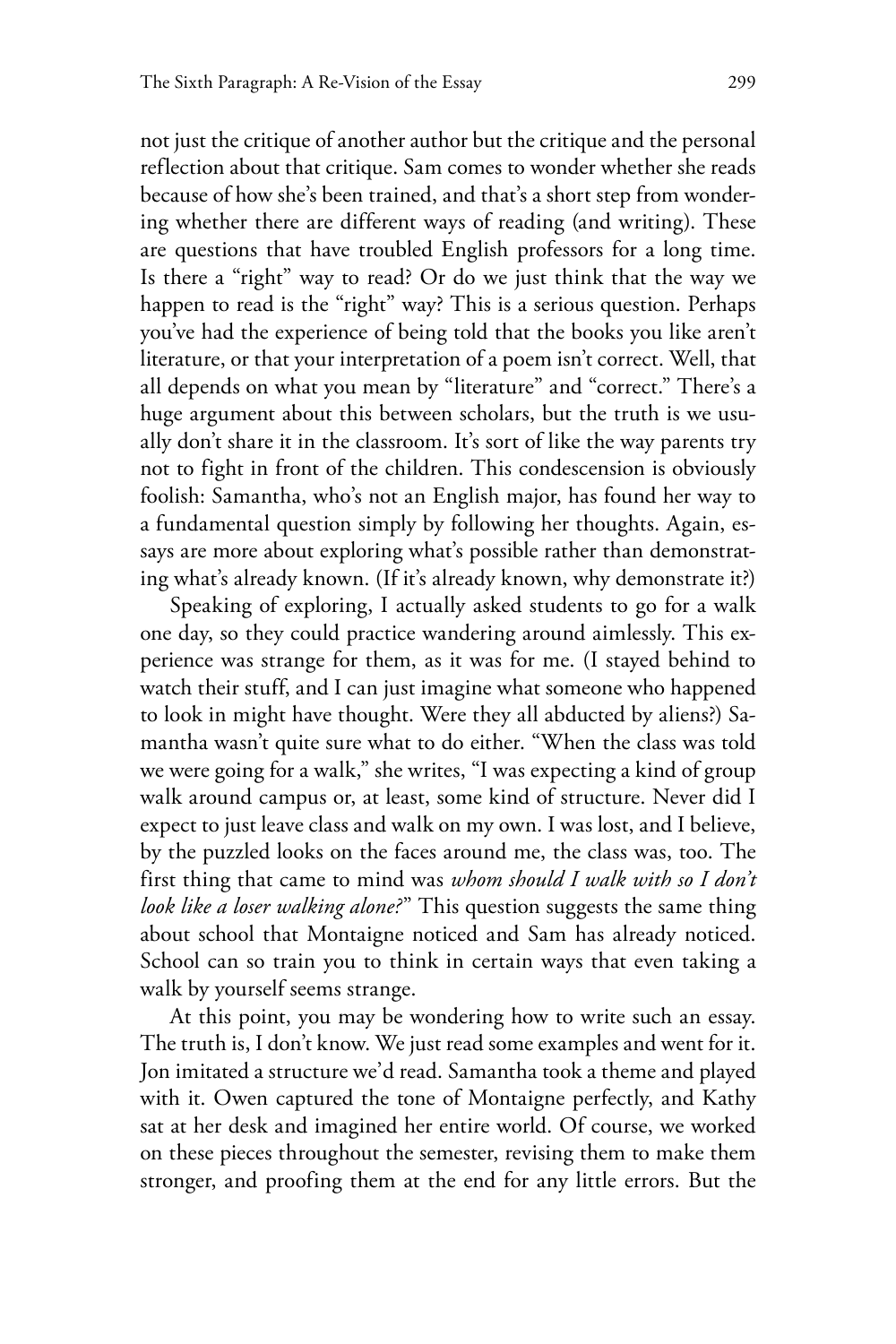creativity came from the students, and its source was mysterious. In some ways, I did the least teaching that I have ever done in a semester. I just asked my students to read some essays and write essays like them.

I'm not trying to suggest that Montaigne's version of the essay is better than the formal school version. I'm simply arguing that there are other available ways of writing, ways that are as old and as important and valuable as the usual ways we're usually taught. You're still going to need to know how to write an argument with a thesis and with support. That's a good and useful thing to know. Moreover, it's not as if the personal essay and the school essay are diametrically opposed: the former can lead to the latter in interesting and compelling ways. The personal essay does not demand that you answer questions; it demands that you ask really interesting questions. Yes, these questions can lead to answers, but the better the question, the better the answer. At the very least, you now know that there is another way to write, one that allows you to wander far and wonder out loud.

### **Discussion**

- 1. If you could write about anything, what would you write about? If your writing teacher simply said, "Write what you want," where would you start?
- 2. What food would you write about? What animal? What girlfriend or boyfriend? What book? What strange event? What question?
- 3. If you weren't taught the five paragraph form, what kind of form(s) have you been taught? How have you been taught to structure essays? What reasons have you been given for structuring your essays in these ways?
- 4. Have you ever taken a walk to nowhere in particular? A drive to nowhere in particular? If not, why not?
- 5. Is there a piece of your own writing that you love but that has nothing to do with school?

## **For More on the Essay**

If you want a really good and thorough introduction to the essay, I recommend Philip Lopate's *The Art of the Personal Essay: An Anthology from the Classical Era to the Present.* This book features a large collec